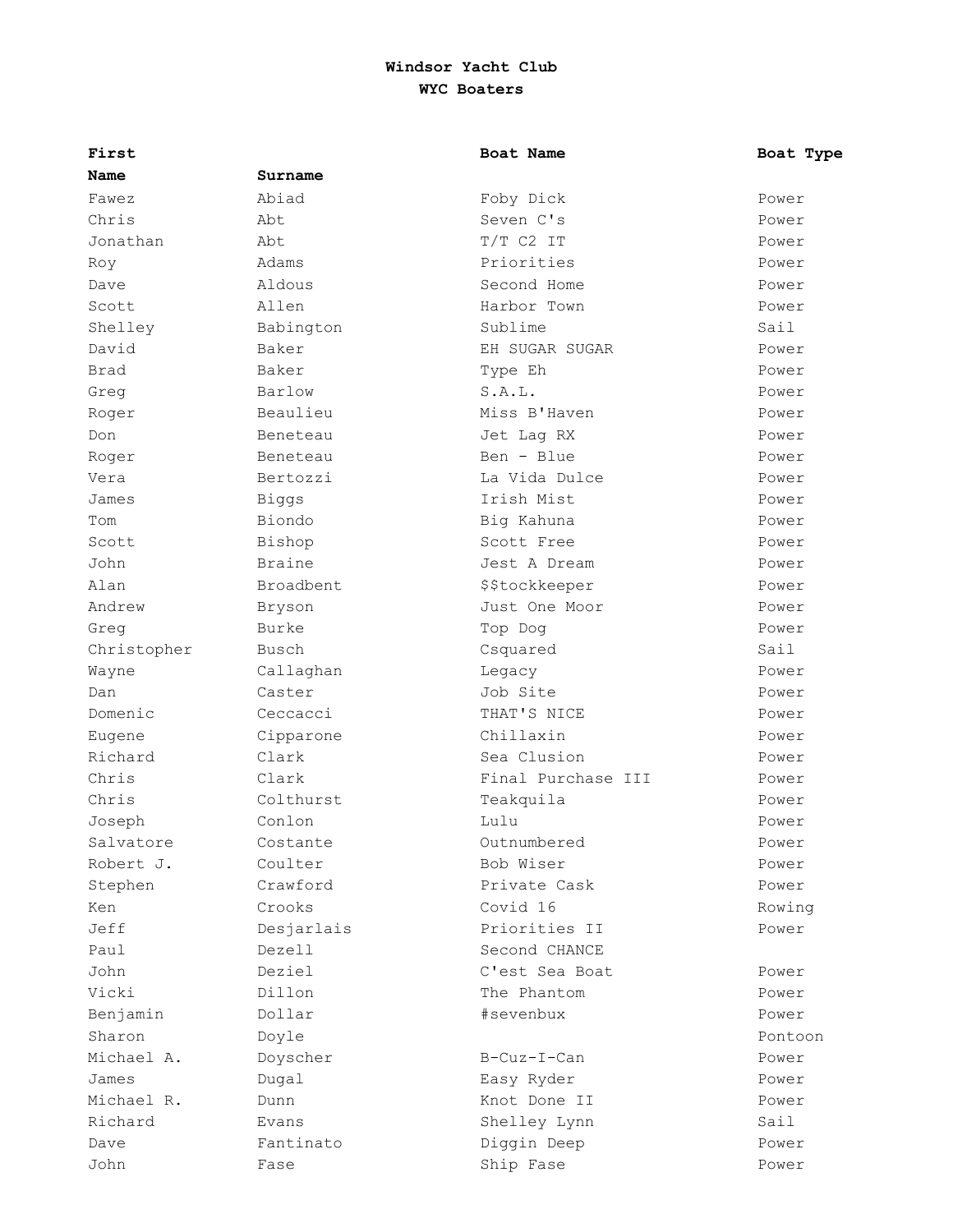| First         |            | Boat Name               | Boat Type |
|---------------|------------|-------------------------|-----------|
| Name          | Surname    |                         |           |
| David         | Fortin     | Petty Cash              | Power     |
| Robert P.     | Fuller     | Addendum                | Sail      |
| Don           | Gardonio   | Inappropriate Behaviour | Power     |
| Franco        | Gobbato    | Islandia                | Power     |
| Renay         | Grant      | Baja                    | power     |
| Jim           | Grant      | Jacstaryn               | Power     |
| <b>Bree</b>   | Haas       | Freedom                 | Sail      |
| Richard       | Haller     | Duck                    | Power     |
| Michael Wayne | Hamelin    | RUFF RIDE               | Power     |
| Emma Louise   | Hamelin    | Precious Time           | Power     |
| Aaron         | Hanaka     | KANALOA                 | Power     |
| Paul          | Hargreaves | Kindred Spirits         | Power     |
| Grant D.      | Harrison   | Champagne Flight        | Power     |
| Gary          | Henrich    | Sea Trek                | Power     |
| Christopher   | Hickman    | Csquared                | Sail      |
| Brad          | Hill       |                         | Power     |
| Adam          | Hillock    | Better Together         | Power     |
| Daniel        | Hofgartner | N 42                    | Power     |
| Earl          | Houlahan   | Jennie                  | Power     |
| <b>Bruce</b>  | Hughes     |                         | Power     |
| Emre          | Ikiok      | Lady M                  | Power     |
| Jeff          | Ives       | Bora Bora               | Power     |
| Richard       | Janisse    | Vol-au-Vent             | Sail      |
| Barbara       | Jaques     | Eden                    | Sail      |
| Alan          | Johnson    | Private Idaho           | Sail      |
| Jack          | Jorgensen  | Main Event              | Power     |
| James G.      | Kenney     | Surf Rider              | Power     |
| Darcy Robert  | King       |                         | Power     |
| Shawn         | King       | Knot A Ring             | Power     |
| James         | Koop       | Low Key                 | Power     |
| Michael       | Kopcok     | Biddin 4 A Livin        |           |
| Brian         | La Bute    | Afeica                  | Sail      |
| Ron A.        | LaBute     | Labote II               | Power     |
| Cory          | Ladouceur  | Seven C's               | Power     |
| Daniel        | Lambden    | Sandance                | Power     |
| Pat           | Lanoue     | Pat's Policy            | Power     |
| Chris         | Lanoue     | Speed Break             | Power     |
| Craig         | Lanoue     | Lanoue's Canoe          | Power     |
| Rene          | Laporte    | The Matrix              | Power     |
| Robert D.     | Luckino    | Dancin On Water         | Power     |
| Ralph         | Lutzmann   | Wet Nose III            | Power     |
| Anthony       | Maggio     |                         | Power     |
| Raymond       | Marentette | Blu Flu 11              | Power     |
| Jason         | Martin     |                         | Power     |
| Colin Patrick | Martyn     | Pacemaker               | Power     |
| Michael J.    | McCaffrey  | Pending                 | Sail      |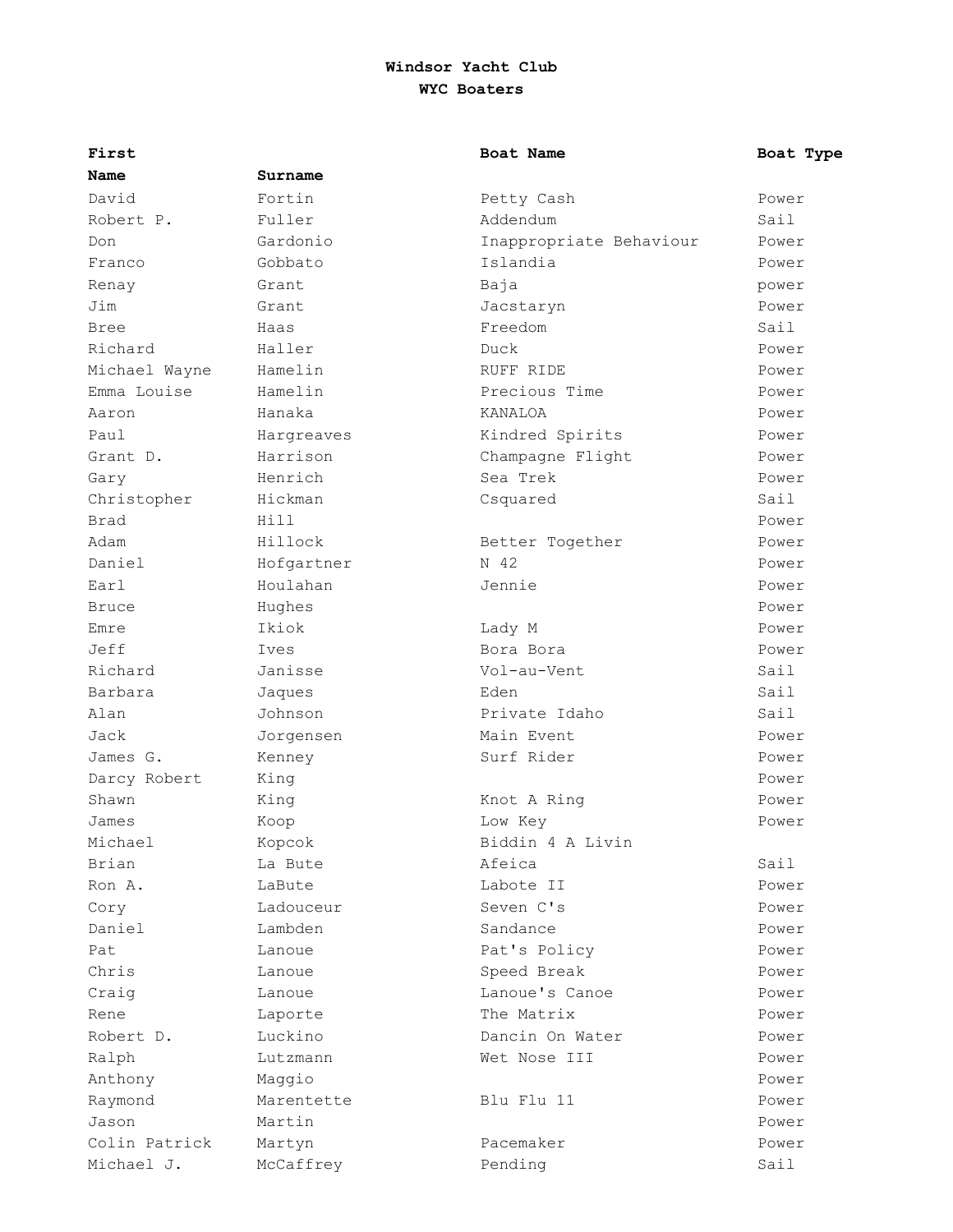| First           |            | Boat Name               | Boat Type |
|-----------------|------------|-------------------------|-----------|
| Name            | Surname    |                         |           |
| Robert.         | McClellan  | Rebsway                 | Power     |
| James           | McCloskey  | Cari Aweigh             | Sail      |
| Edward          | McGaffey   | Riannon                 | Power     |
| Pat             | McKee      | Latitude Adjustment     | Power     |
| David           | McKee      | Loyalist                | Power     |
| George          | McMahon    | TNT                     | Power     |
| Gregg           | Merner     | Time For Us             | Power     |
| Michael         | Mertz      | Cor. Values             | Power     |
| Tamas           | Molnar     | Well Deserved           | Power     |
| Larry           | Morand     | Carm                    | Power     |
| Chris           | Morand     | Poor Man's Cottage      | Power     |
| David           | Morrison   | M & M's                 | Power     |
| Glen            | Muir       | Life's Good             | Power     |
| Robert          | Neiman     | Bobbin Along            | Power     |
| James           | Newton     | Happy Ours              | Power     |
| Beth            | Noakes     | Ruffian                 | Sail      |
| Anissa          | Noakes     | Ruffian                 | Sail      |
| Colin           | Novak      | Akoustik Principals     | Power     |
| Richard M.      | Ofner      | Kagaks                  |           |
| Darrin          | Oglan      | Top Shell'f             | Power     |
| Timothy         | O'Neill    | She Said Yes            | Power     |
| Terry           | Orr        | S.B.S. (Spoiled by Soil | Power     |
| Sandra E.       | Ouellette  | Interlude               |           |
| Paul            | Ouellette  | Equinox                 | Power     |
| Cameron         | Paine      | Underdog                | Sail      |
| Jason           | Paine      | Sandpiper               | Power     |
| Tim             | Palmer     | Makalea                 | Power     |
| Cal L.          | Parent     | Calhoun                 | Power     |
| David           | Parent     | Formula For Fun         | Power     |
| Kevin           | Parent     | Breakaway               | Power     |
| Rick            | Patterson  | Chall-ENG-R             | Power     |
| Parvinder Kumar | Patti      |                         | Power     |
| Andrew          | Pearn      | Another Compromise      | Power     |
| John W.         | Pepin      | J & B not on the rocks  | Power     |
| David J.        | Poisson    | Sunsational             | Power     |
| Steve           | Repmann    | Judy V                  | Power     |
| Richard J.      | Rivard     | Su Pat III              | Power     |
| Paul K.         | Robinson   | R & R IX                | Power     |
| John            | Rocheleau  | TIARA                   | Power     |
| Gregory         | Rocheleau  | But Wait There's More   |           |
| John A.         | Rodzik     | Lucky Lovers Again      | Power     |
| <b>Bill</b>     | Rohrer     | No Matter What          | Power     |
| <b>Bob</b>      | Rupert     | Equinox                 | Power     |
| Charles E.      | Saxby      | 5 O'Clock Somewhere     | Power     |
| Albert          | Schumacher |                         | Power     |
| Brian           | Schwab     | Riba Tutto Bene         | Power     |